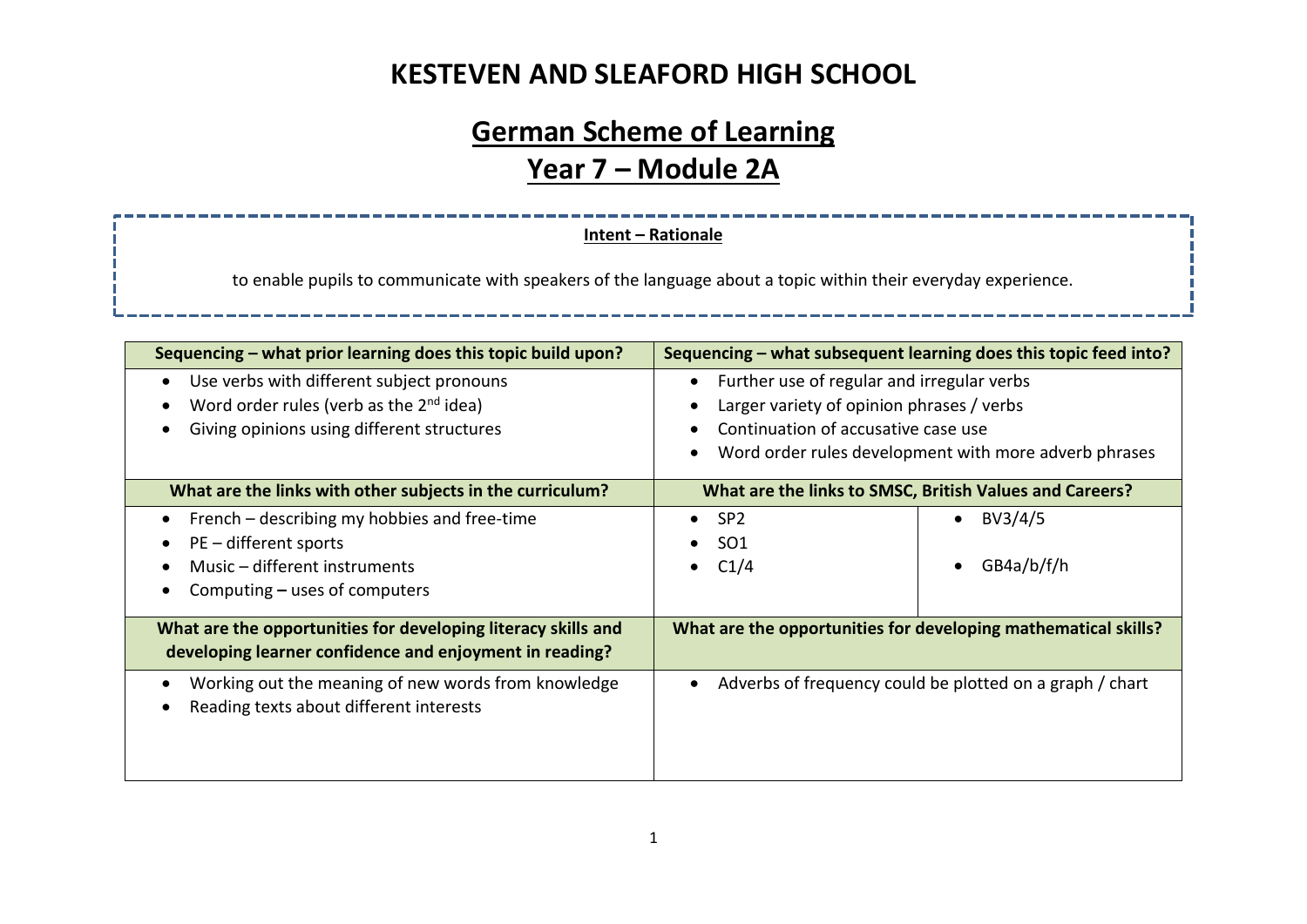#### **Intent – Concepts**

| What knowledge will students gain and what skills will they develop as a consequence of this topic? |                                                                             |  |  |  |
|-----------------------------------------------------------------------------------------------------|-----------------------------------------------------------------------------|--|--|--|
| Know                                                                                                |                                                                             |  |  |  |
| word order rules in main clauses                                                                    |                                                                             |  |  |  |
| endings for all subject pronouns for regular and irregular verbs                                    |                                                                             |  |  |  |
| some adverbs                                                                                        |                                                                             |  |  |  |
| <b>Apply</b>                                                                                        |                                                                             |  |  |  |
| knowledge of some vocabulary to work out the meaning of new words                                   |                                                                             |  |  |  |
| knowledge of pronunciation rules to new vocabulary                                                  |                                                                             |  |  |  |
| knowledge of verb endings to further verbs                                                          |                                                                             |  |  |  |
| <b>Extend</b>                                                                                       |                                                                             |  |  |  |
| level of description to include references to other people                                          |                                                                             |  |  |  |
| confidence in speaking to be able to have a conversation in German                                  |                                                                             |  |  |  |
|                                                                                                     |                                                                             |  |  |  |
| What subject specific language will be used and developed in this topic?                            | What opportunities are available for assessing the progress<br>of students? |  |  |  |
|                                                                                                     |                                                                             |  |  |  |
|                                                                                                     | Written description of free-time activities / hobbies                       |  |  |  |
|                                                                                                     | Short dialogues between students                                            |  |  |  |
| Adverb / adverb of preference / adverb of frequency                                                 | Short listening and reading tasks for assimilation of                       |  |  |  |
| 1st / 2 <sup>nd</sup> / 3 <sup>rd</sup> person singular and plural                                  | vocabulary and grammatical structures                                       |  |  |  |
| Conjunction                                                                                         |                                                                             |  |  |  |
| Pronunciation and intonation                                                                        |                                                                             |  |  |  |
| Regular and irregular verb                                                                          |                                                                             |  |  |  |
| Compound noun                                                                                       |                                                                             |  |  |  |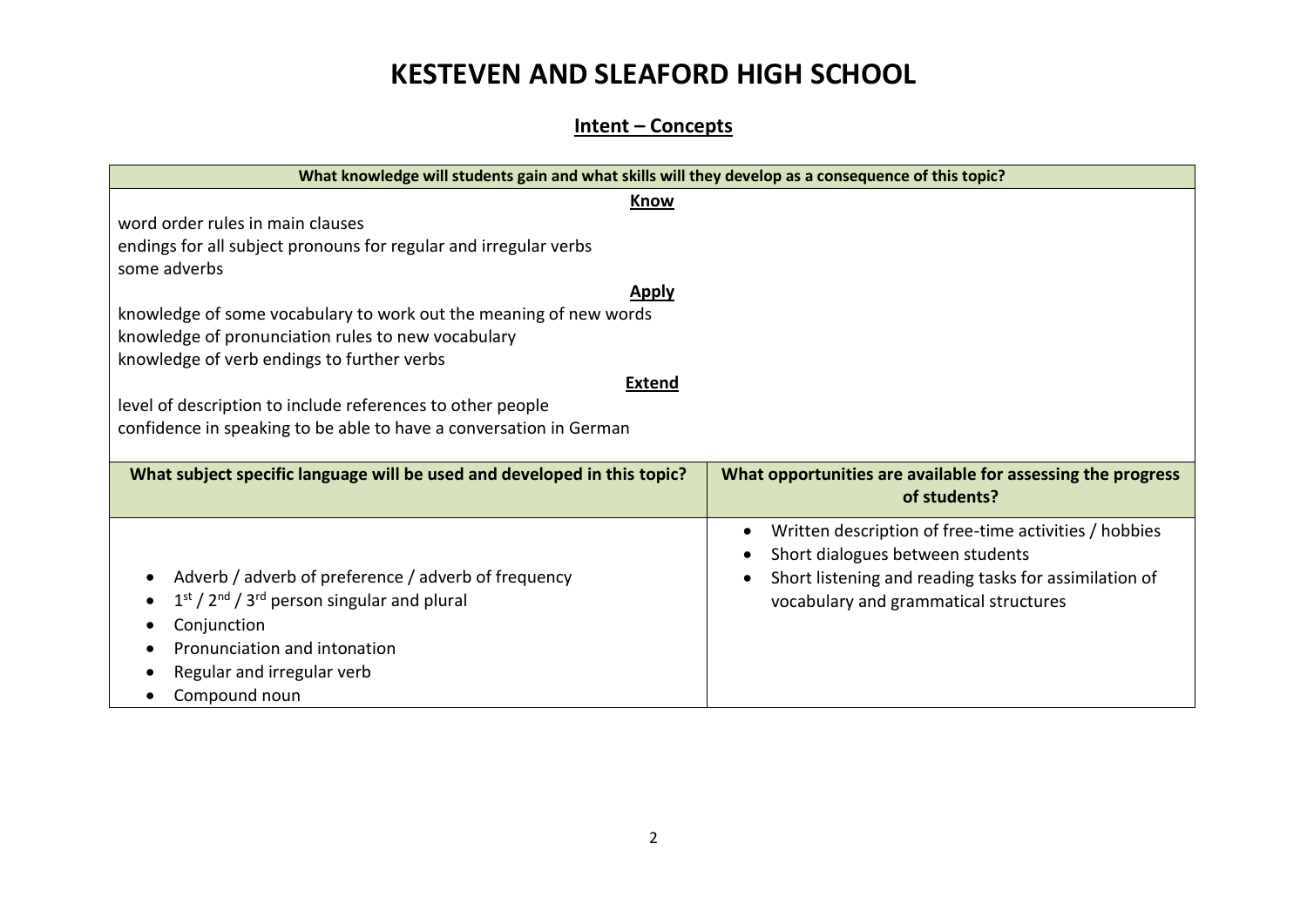| <b>Lesson title</b>       | <b>Learning challenge</b>                                                                                                                                                         | <b>Higher level challenge</b>                                                                                                    | <b>Suggested activities and resources</b> |
|---------------------------|-----------------------------------------------------------------------------------------------------------------------------------------------------------------------------------|----------------------------------------------------------------------------------------------------------------------------------|-------------------------------------------|
| Ich spiele gern Fußball   | Conjugation of a regular verb<br>for all subject pronouns<br>Inclusion of adverbs to express<br>like / dislike                                                                    | Pronunciation of cognates and<br>near-cognates<br>Finding vocabulary to describe<br>hobbies / free-time activities<br>not taught |                                           |
| Das mache ich am liebsten | Conjugation of an irregular<br>verb for all subject pronouns<br>Inclusion of adverbs of<br>preference                                                                             | Conducting an interview with<br>other students and recording<br>their responses<br>Use of intonation to indicate<br>preferences  |                                           |
| Ich liebe Computerspiele  | Extending main clauses with a<br>coordinating conjunction<br>Understanding and using<br>compound nouns<br>Using familiar language to<br>work out the meaning of new<br>vocabulary | 3 <sup>rd</sup> person plural object<br>pronoun                                                                                  |                                           |
| Wie oft machst du das?    | Inclusion of time expressions /<br>adverbs of frequency in the<br>correct position                                                                                                | Recall key vocabulary from<br>module 1B and 2A to take part<br>in a conversation                                                 |                                           |